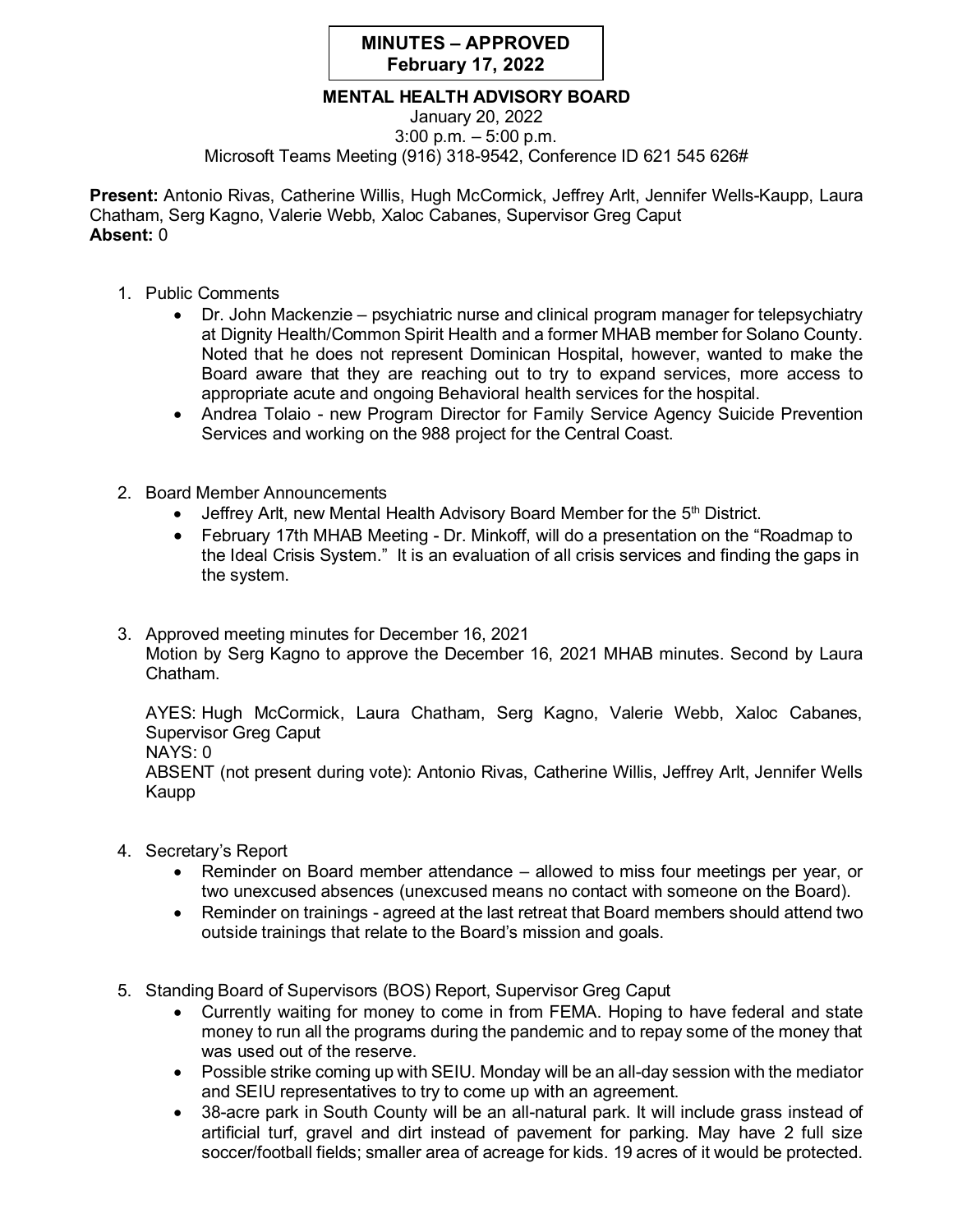Fairgrounds crew and farmers from the Ag Commission will have a living farm. The purchase agreement is a lease with an option to buy. Currently have about \$500K of the \$2.2 million.

- Status of the West Marine facility currently cleaning up areas and fixing some electrical problems and carpeting problems. Timeline of completion would be about a year from now.
- Watsonville Hospital update currently have \$10 million of the \$40 million. Looks like Kaiser, Sutter and Dominican would be interested in giving money as Watsonville Hospital will not turn away folks at the emergency room regardless of insurance.
- 6. Closing Public Comment on the 2022-2027 MHSA Innovation Plan Healing the Streets Cassandra Eslami, Director of Community Engagement
	- Presentation provided in October. Recently awarded a \$3 million SAMHSA federal grant to serve people who are experiencing co-occurring issues of serious mental illness and substance use disorders and are also experiencing homelessness. The plan is to pilot these services in the cities of Santa Cruz and Watsonville.
		- $\circ$  Board Member Comment (Serg Kagno): I think it is amazing what you're doing for outreach for those not in any sort of services and I hope that we can continue growing in different ways and find those different groups that are not accessing behavioral health services and keep filling he gaps that we find throughout the system so thank you for all the work you have put into this. I look forward to hearing the outcomes or supporting it in any way I can.
		- o Board Member Comment (Jeffrey Arlt): Thanks to Karen, Cassandra, Joey, Dr. Ratner for this important work they do for their expertise; a lot has been accomplished in these last 18 months alone and the awareness of the growing need in this area. I would say that to our board and others that our job is to spread the word on these services and to work to establish them as part of a system of care in Santa Cruz. Seeing if this program will work and groups like the Mental Health Advisory Board would play the role in helping to create ongoing services to our community, so again thank you all for your hard work.
		- o Board Member Comment (Xaloc Cabanes): As a community, we are extremely fortunate to have the leadership that we have, I think that right now people in visible positions providing support for community are being targeted in horrible ways and so I am just so much more thankful of how hard it is to provide support to our community and that the perseverance is there to do so and I hope that you and your team have a moment to really feel accomplished on this. Thank you so much.
- 7. Standing Reports
	- a. MHSA Advisory Committee
		- No report.
	- b. Site Visit Program Ad Hoc Committee
		- No report.
		- Due to the Omicron surge at the jail, visits are limited. Will continue to request for a tour of jail.
		- Wellpath, the mental health provider at the jail, is willing to do a presentation for the MHAB in the future.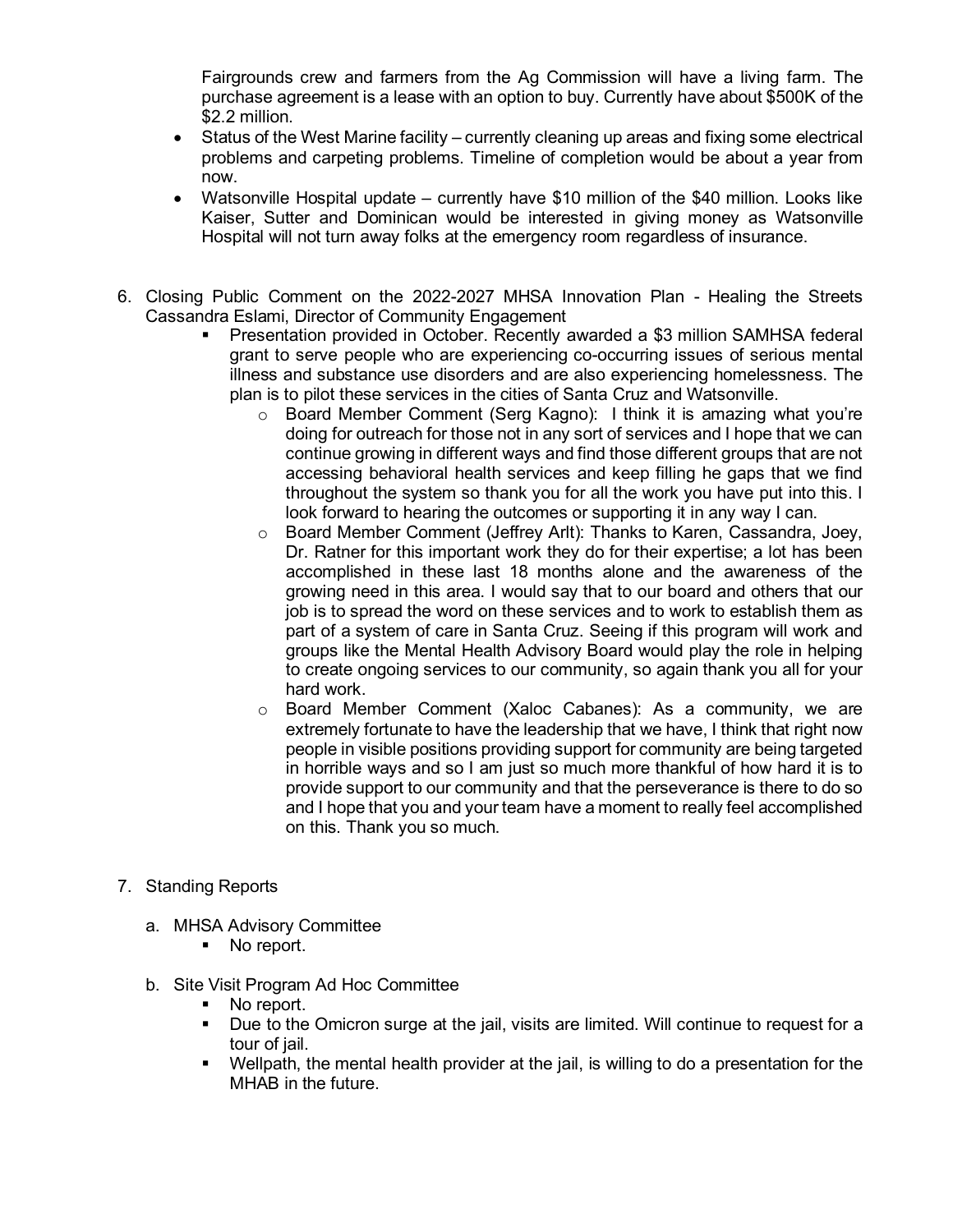- c. Budget Committee
	- No report.
- d. Community Engagement Committee
	- No report.
- e. Law Enforcement and Mental Health Ad Hoc Committee
	- February 17, 2022 Meeting Roadmap to the Ideal Crisis System Presentation with Dr. Kenneth Minkoff. Dr. Minkoff is a professor from Harvard and a psychiatrist, and will do a condensed presentation about the roadmap. The roadmap refers to different services that are crisis services, not just behavioral health.
- 8. Patients' Rights Reports by George Carvalho, Patients' Rights Advocate
	- Submitted the Reise Hearings report only. The December Patients' Rights Advocate Report will be forwarded and distributed to the Board after the meeting.
- 9. New Business
	- a. Letter of support regarding Oversight Committee of Sheriff's Office Background information: The state made it possible for any County to institute oversight for their Sheriff's Office either through an independent auditor or create a board, which would have accountability and oversight. The BOS had it on their agenda at the last meeting and they agreed to an independent auditor instead of having a board. The letter states that the MHAB is in support of an oversight board and includes a request for having representation on that board of either lived experience with mental health, a family member or professionals who know Mental Health.

Motion by Antonio Rivas to approve the letter as amended, adding youth representation on the oversight board, and adding Supervisor Caput's signature. Second by Jennifer Wells Kaupp.

 AYES: Antonio Rivas, Catherine Willis, Hugh McCormick, Jeffrey Arlt, Jennifer Wells Kaupp, Laura Chatham, Serg Kagno, Valerie Webb, Xaloc Cabanes, Supervisor Greg Caput NAYS: 0

## b. 2021 Data Notebook

Correction on question #14 about demographics on the Board. Currently indicates that Hispanic and White are represented, but African American is also represented.

Motion by Serg Kagno to accept the 2021 Data Notebook with the correction of question #14 to include the demographic of African American. Second by Valerie Webb.

 AYES: Antonio Rivas, Catherine Willis, Hugh McCormick, Jeffrey Arlt, Jennifer Wells Kaupp, Laura Chatham, Serg Kagno, Valerie Webb, Xaloc Cabanes, Supervisor Greg **Caput** NAYS: 0